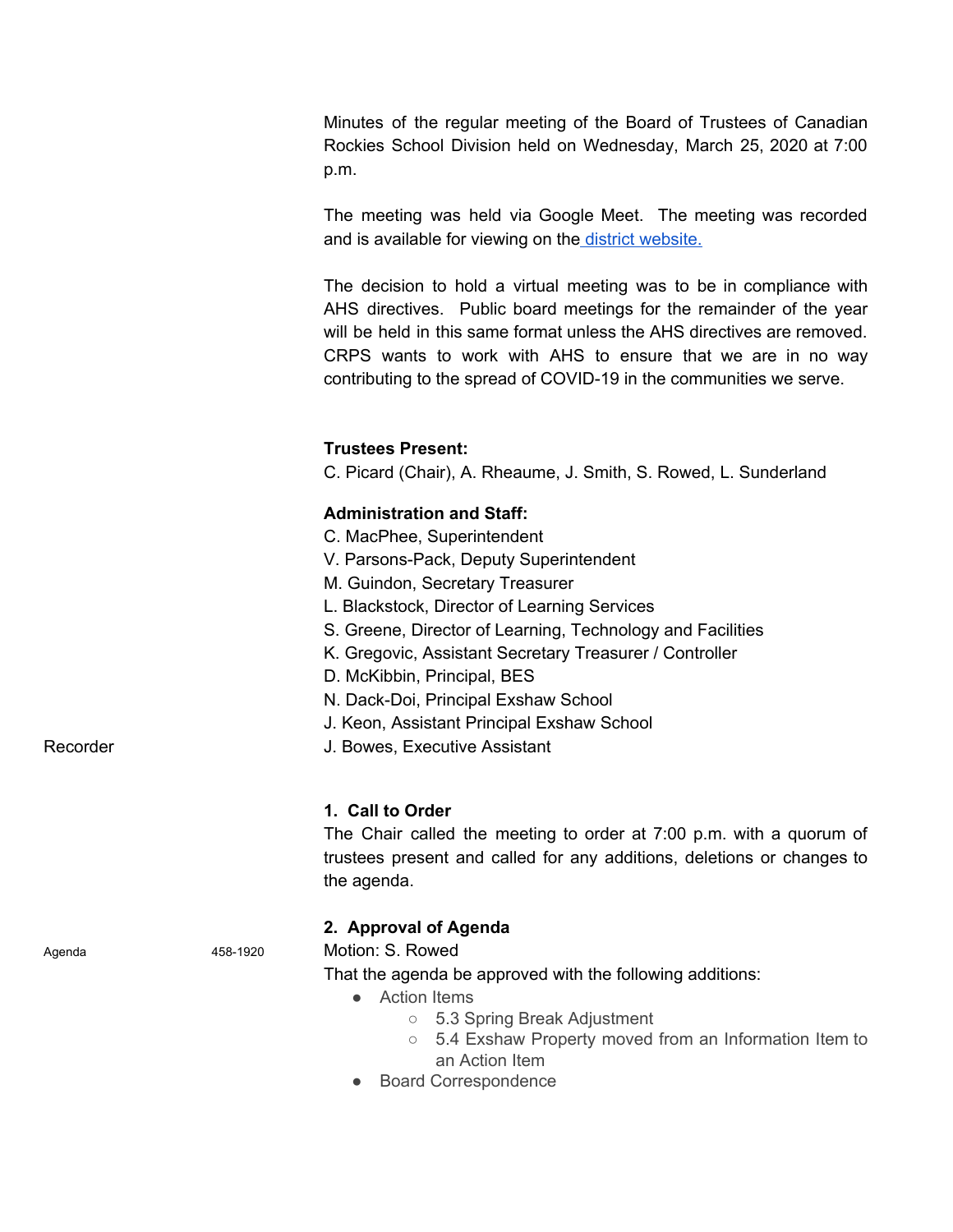|                   |  |  | ○ CRSD Letter to Deputy Minister Re COVID-19 Impact - |  |
|-------------------|--|--|-------------------------------------------------------|--|
| <b>March 2020</b> |  |  |                                                       |  |

○ Personal Reply from Minister [LaGrange](https://drive.google.com/file/d/1JBp8urb64onBfocVpaXfKZLHmXskJxzK/view?usp=sharing) to Board Chair

### **Carried**

# **3. Presentations**

**3.1** ERS Annual Report [\(2018-2019\)](https://ers.crps.ca/documents/general/Elizabeth%20Rummel%20Three%20Year%20Plan%202019-2022.pdf) and Education Plan [\(2019-2022\)](https://ers.crps.ca/documents/general/Elizabeth%20Rummel%20Three%20Year%20Plan%202019-2022.pdf) - Postponed

Exshaw Annual Report [\(2018-2019\)](https://exs.crps.ca/documents/general/Exshaw%20School%20Education%20Plan%202019-2022.pdf) and Education Plan [\(2019-2022\)](https://exs.crps.ca/documents/general/Exshaw%20School%20Education%20Plan%202019-2022.pdf) - Postponed

#### **4. Approval of Minutes**

**4.1** Regular [Meeting](https://crps.ca/documents/general/Minutes%20February%2026%202020.pdf)

Regular Mtg Minutes 459-1920 Motion: A. Rheaume

That the minutes of the February 26, 2020 Regular Meeting be approved as presented

**Carried** 

#### **5. Action Items**

#### **5.1** Adjustment - 2018-2019 Financial [Statements](https://drive.google.com/file/d/19ltK-2IlCLrbDZfVPdIUQ_r5Hws54Tx1/view?usp=sharing)

Adjustment Financial Statements 460-1920 Motion: A. Rheaume

That the Board accepts the adjustments to the 2018-2019 Audited Financial Statements as presented by Secretary-Treasurer Guindon.

- Balances as at August 31, 2018 as disclosed on Schedule 2, schedule of deferred contributions, should have been transferred to Alberta Infrastructure at the beginning of the year as disclosed in Note 18.
- Adjustment to fix an allocation of revenues to the transportation department. The auditor's will double date the audit report.

It is noted that the above corrections have no effect on the statement of financial position as at August 31, 2019, nor on the statements of operations, cash flows or changes in net debt for the year then ended. Carried

#### **5.2** Board Policy [Handbook](https://drive.google.com/file/d/1AK0RpRSnkkCaqWj2CirTbaMj569ZmePh/view?usp=sharing) Revisions

Board Policy Handbook 461-1920 Motion: J. Smith

Be it resolved that the board approves the revisions made to the Board Policy Handbook.

**Carried** 

**5.3** Spring Break [Adjustment](https://drive.google.com/file/d/1AOjYsHpZNZ_v2ESPIUBpwvhrPE6wGgI7/view?usp=sharing)

Spring Break Adjustment 462-1920 Motion: L. Sunderland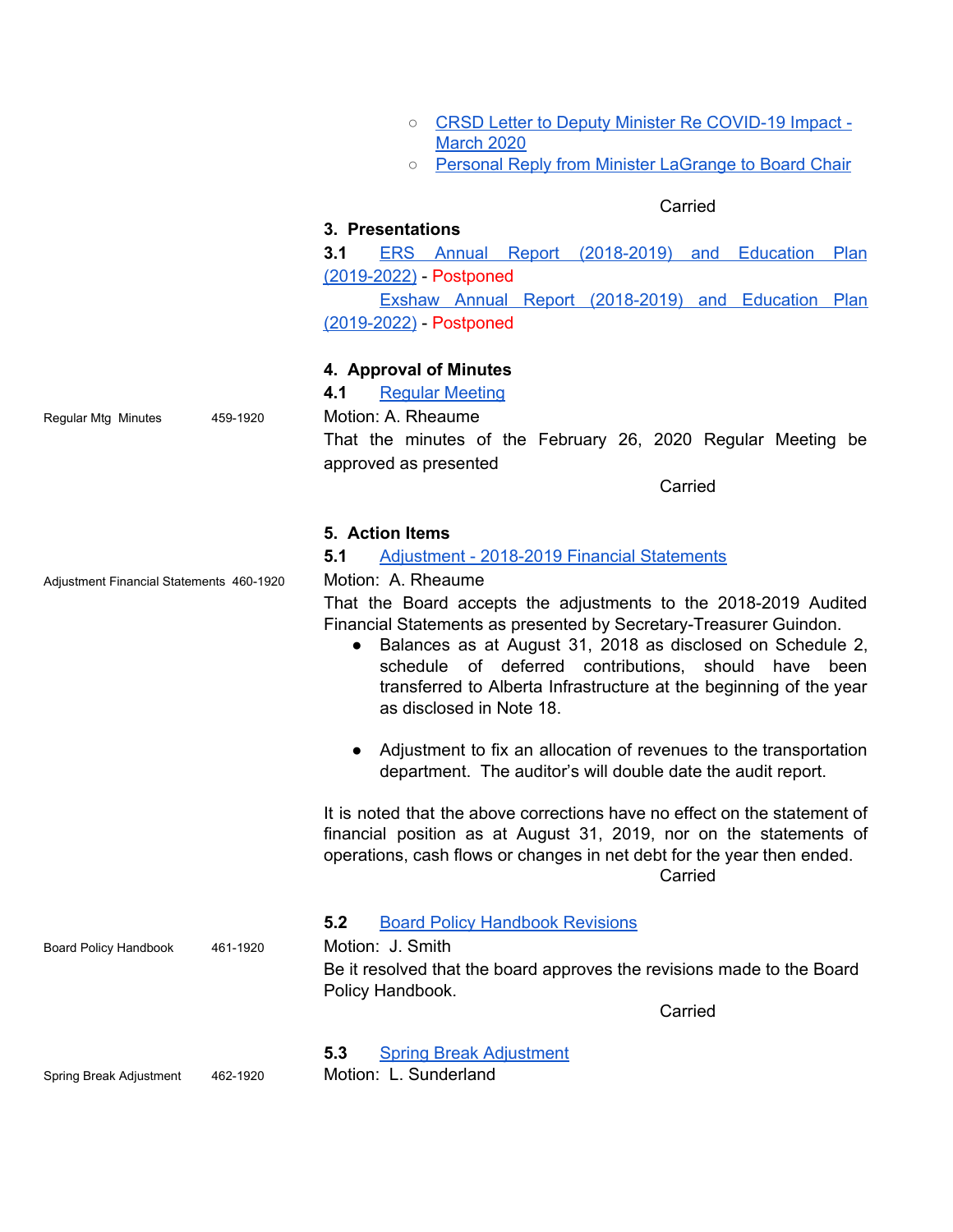Based on ATA and CUPE representative agreement, and **pending** strong agreement in support of this change as per Parent and CRPS Staff Surveys, the Board approves a modification to the current [2019-2020](https://crps.ca/documents/general/2019-20%20Learning%20Calendar.pdf) school calendar. This would entail the following:

- moving the spring break from two weeks April 6 to 17, 2020 inclusive, to one week plus Good Friday - April 10 to 17, 2020 inclusive
- to compensate for the decrease in spring break, change the last day of the school year for students from noon on Friday June 26 to noon on Monday June 22 and
- to compensate for the decrease in spring break, change the last day of the school year for teachers from June 29 to 3:30 PM on Monday, June 22

**Carried** 

### **5.4** Exshaw [Property](https://drive.google.com/file/d/1-7SZXaMhjl6BgsVh2e96naMd2YBf50lX/view?usp=sharing)

### Exshaw Property 463-1920 Motion: A. Rheaume

That the Board approves senior administration to proceed with listing the property with a real estate agent as required by the disposition of property regulation where the sale of the property has to be conducted in a method open to the public. The circulation of the property to other provincially funded entities by Alberta Infrastructure can continue in conjunction with listing the property with a local agent.

Four (4) trustees voted in favour; one (1) trustee abstained and removed themself from the discussion and vote declaring a conflict of interest.

Carried

#### **6. Information / Discussion**

- **6.1** [Superintendent](https://drive.google.com/file/d/1-5HXyJPQgUNFB8cTlL_XDJXc_fIvJzwo/view?usp=sharing) Report
- **6.2** Deputy [Superintendent](https://drive.google.com/file/d/1-6wsaPcTfo0LOf4aAPjGs5-EscEmObNn/view?usp=sharing) Report
- **6.3** [Educational](https://drive.google.com/file/d/1-09Zw7gKEDwhdORF4WA15-FvPLfw1t4Y/view?usp=sharing) Plans Re School Closure and COVID-19
- **6.4** BCHS [Cancelled](https://drive.google.com/file/d/1--SUkJYnsHknJ5JlhfZtB1Ct2rAC8m0H/view?usp=sharing) Band Trip

### **7. Board Items**

### **7.1 Board Highlights**

- Continuity of Education Plans—Re School Closures and COVID-19
- Adjusted 2019—2020 Learning Calendar
- COVID-19 Updates for Families and Staff of CRPS
- Provincial Budget 2020-2021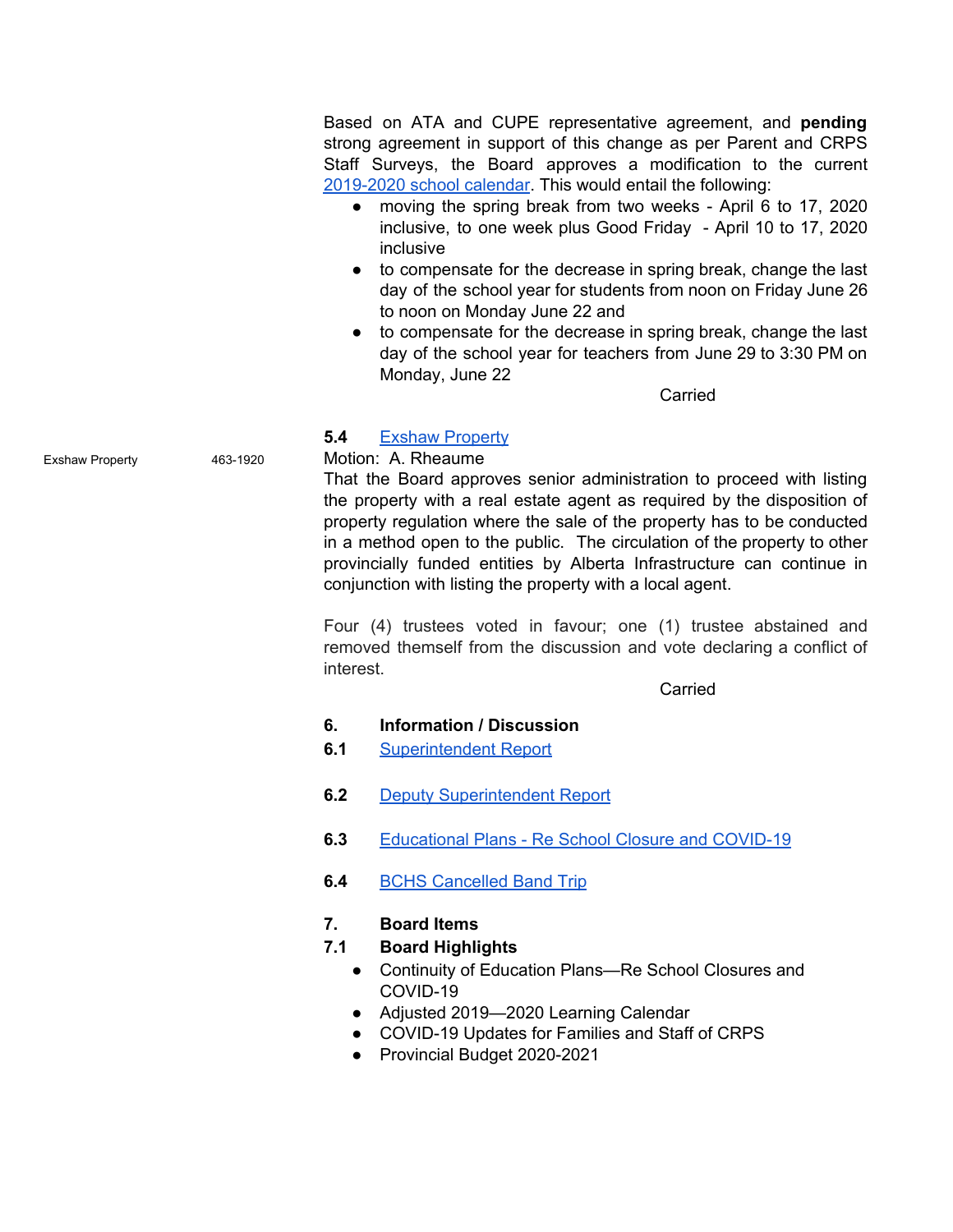# **7.2 Correspondence**

7.2.1 CRSD Letter to Deputy Minister Re [COVID-19](https://crps.ca/documents/general/CRSD%20Letter%20to%20Deputy%20Minister%20Re%20-%20Impact%20of%20COVID%2019%20March%202020.pdf) Impact - [March](https://crps.ca/documents/general/CRSD%20Letter%20to%20Deputy%20Minister%20Re%20-%20Impact%20of%20COVID%2019%20March%202020.pdf) 2020

7.2.2 ISC Letter to Ministers [LaGrange](https://crps.ca/documents/general/ISC%20Letter%20to%20Ministers%20LaGrange%20and%20Wilson%20CC%20to%20Bd%20Chair%20Feb%202020.pdf) and Wilson - cc'd to [Board](https://crps.ca/documents/general/ISC%20Letter%20to%20Ministers%20LaGrange%20and%20Wilson%20CC%20to%20Bd%20Chair%20Feb%202020.pdf) Chair

7.2.3 Letter to Ministers [LaGrange](https://crps.ca/documents/general/Letter%20to%20Ministers%20LaGrange%20and%20Wilson%20from%20Bd%20Chair%20Mar%202020.pdf) and Wilson from Board **[Chair](https://crps.ca/documents/general/Letter%20to%20Ministers%20LaGrange%20and%20Wilson%20from%20Bd%20Chair%20Mar%202020.pdf)** 

7.2.3.1 Personal Reply from Minister [LaGrange](https://crps.ca/documents/general/Personal%20Reply%20to%20Bd%20Chair%20from%20Minister%20LaGrange.pdf) to Board **[Chair](https://crps.ca/documents/general/Personal%20Reply%20to%20Bd%20Chair%20from%20Minister%20LaGrange.pdf)** 

7.2.4 Alberta [Education](https://crps.ca/documents/general/Alberta%20Education%20Approval%20CRSD%20Three%20Year%20Education%20Plan%20Mar%202020.pdf) Approve CRSD 2019-20 - 2021-22 Three Year Education Plan and 2018-29 Annual [Education](https://crps.ca/documents/general/Alberta%20Education%20Approval%20CRSD%20Three%20Year%20Education%20Plan%20Mar%202020.pdf) [Results](https://crps.ca/documents/general/Alberta%20Education%20Approval%20CRSD%20Three%20Year%20Education%20Plan%20Mar%202020.pdf) Report

# **7.3 Trustee Reports**

**All trustees voiced their appreciation to the senior administration and all CRPS staff for the efforts to collaborate and maintain continuity of learning for all students. As well, the communication that CRPS has maintained with all staff and families has been exemplary.**

# **7.3.1** C. Picard

- Rural Education Conference March 1 3 Edmonton
- Multiple meetings were cancelled Re COVID-19 protocols
- Committee of the Whole March 17 held via Google Meet
- Participated in an online Southern Zone of AB Health session (re: privacy issues surrounding COVID-19) - March 20th
- Student Voice Cancelled Very disappointing
- **7.3.2** A. Rheaume
	- Committee of the Whole March 17 held via Google Meet
	- Policy Review Sessions Remotely
- **7.3.3** J. Smith
	- District ILL Feb 27
	- Committee of the Whole March 17 held via Google Meet
- **7.3.4** L. Sunderland
	- Nothing new to report at this time